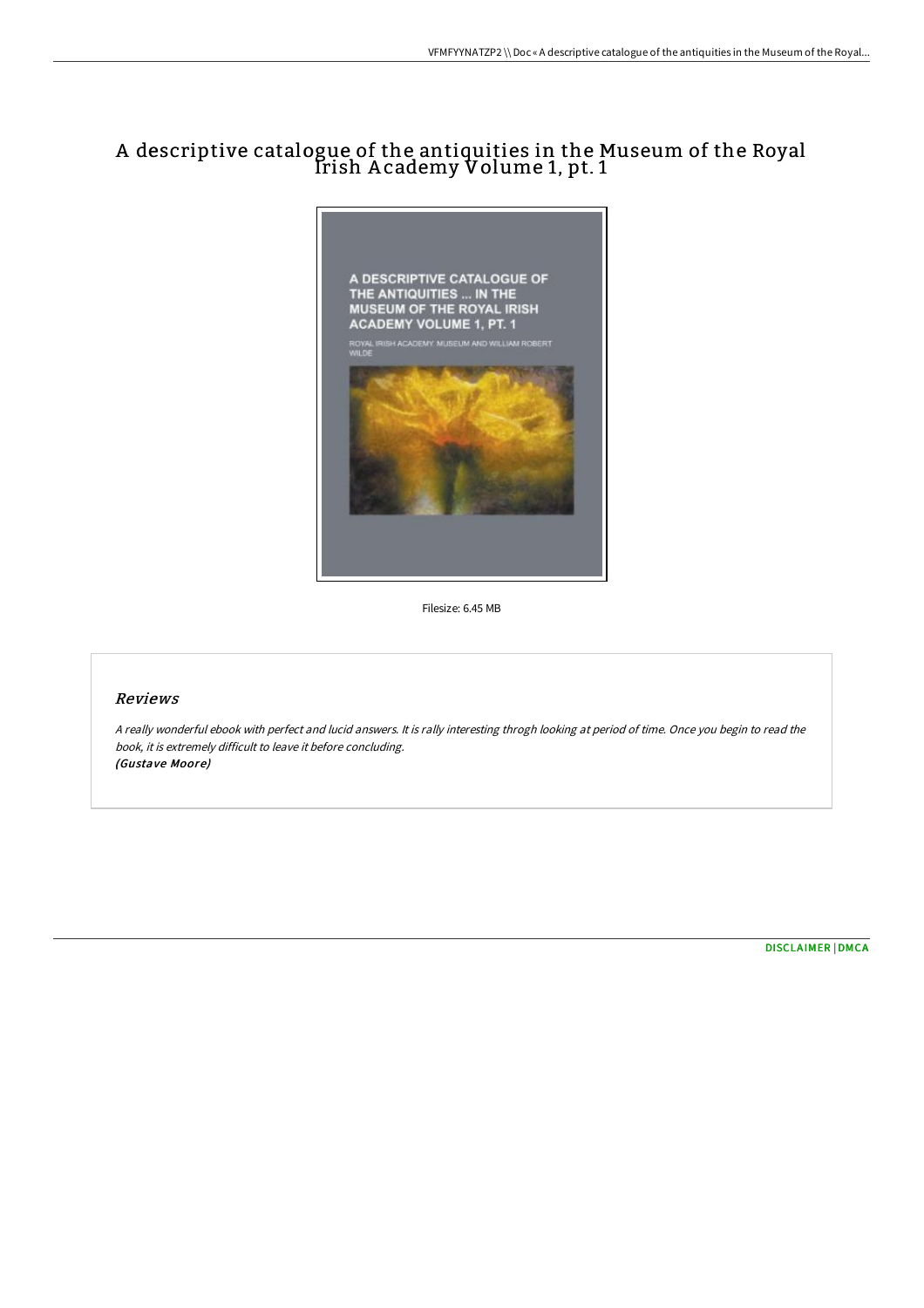# A DESCRIPTIVE CATALOGUE OF THE ANTIQUITIES IN THE MUSEUM OF THE ROYAL IRISH ACADEMY VOLUME 1, PT. 1



To get A descriptive catalogue of the antiquities in the Museum of the Royal Irish Academy Volume 1, pt. 1 PDF, remember to access the button beneath and download the document or gain access to other information which might be in conjuction with A DESCRIPTIVE CATALOGUE OF THE ANTIQUITIES IN THE MUSEUM OF THE ROYAL IRISH ACADEMY VOLUME 1, PT. 1 ebook.

RareBooksClub. Paperback. Book Condition: New. This item is printed on demand. Paperback. 214 pages. Dimensions: 9.7in. x 7.4in. x 0.5in.This historic book may have numerous typos and missing text. Purchasers can usually download a free scanned copy of the original book (without typos) from the publisher. Not indexed. Not illustrated. 1857 edition. Excerpt: . . . descending like a gown or skirt to the ankles. He also wears a long and rather pointed beard, according to the ancient custom of the Irish. The whole figure resembles some of those represented in the Nineveh sculptures. Strutt asserts, but does not state on what authority, that the chieftains robe was light pink. Behind their chief ride two mounted warriors, also armed with spears, and with the Ireland some years ago was the Jock-coat, often of frieze, a long great-coat, with sleeves, a hood or cape, and a broad belt which fastened it round the waist. It was worn by both sexes, and, for a time, became fashionable in the upper ranks, even as now the ancient Irish brooch is admitted to polite society, and the crimson cloak of the Claddagh is esteemed becoming. In addition to the various references already given, the reader is referred to articles on The Ancient Dress of the Irish, in The Celt for 1858, pp. 46 and 65; and in the Ulster Journal of Archaeology, vol. v. , p. 93, and vol. vi. , p. 316. Wearing the beard long, as we know the ancient Irish did, scrves to account for the circumstance of no ancient bronze razors having been discovered in this country, while such articles, as well as tweezers, are found in Denmark in the greatest abundance. They decrease in frequency ns they approach the north. hoods of their cloaks drawn over their heads, they...

B Read A [descriptive](http://albedo.media/a-descriptive-catalogue-of-the-antiquities-in-th.html) catalogue of the antiquities in the Museum of the Royal Irish Academy Volume 1, pt. 1 Online  $\begin{array}{|c|} \hline \textbf{p} \textbf{p} \textbf{p} \textbf{p} \textbf{p} \textbf{p} \textbf{p} \textbf{p} \textbf{p} \textbf{p} \textbf{p} \textbf{p} \textbf{p} \textbf{p} \textbf{p} \textbf{p} \textbf{p} \textbf{p} \textbf{p} \textbf{p} \textbf{p} \textbf{p} \textbf{p} \textbf{p} \textbf{p} \textbf{p} \textbf{p} \textbf{p} \textbf{p} \textbf{p} \textbf{p} \textbf{p} \textbf{p} \textbf{p} \textbf{$ Download PDF A [descriptive](http://albedo.media/a-descriptive-catalogue-of-the-antiquities-in-th.html) catalogue of the antiquities in the Museum of the Royal Irish Academy Volume 1, pt. 1